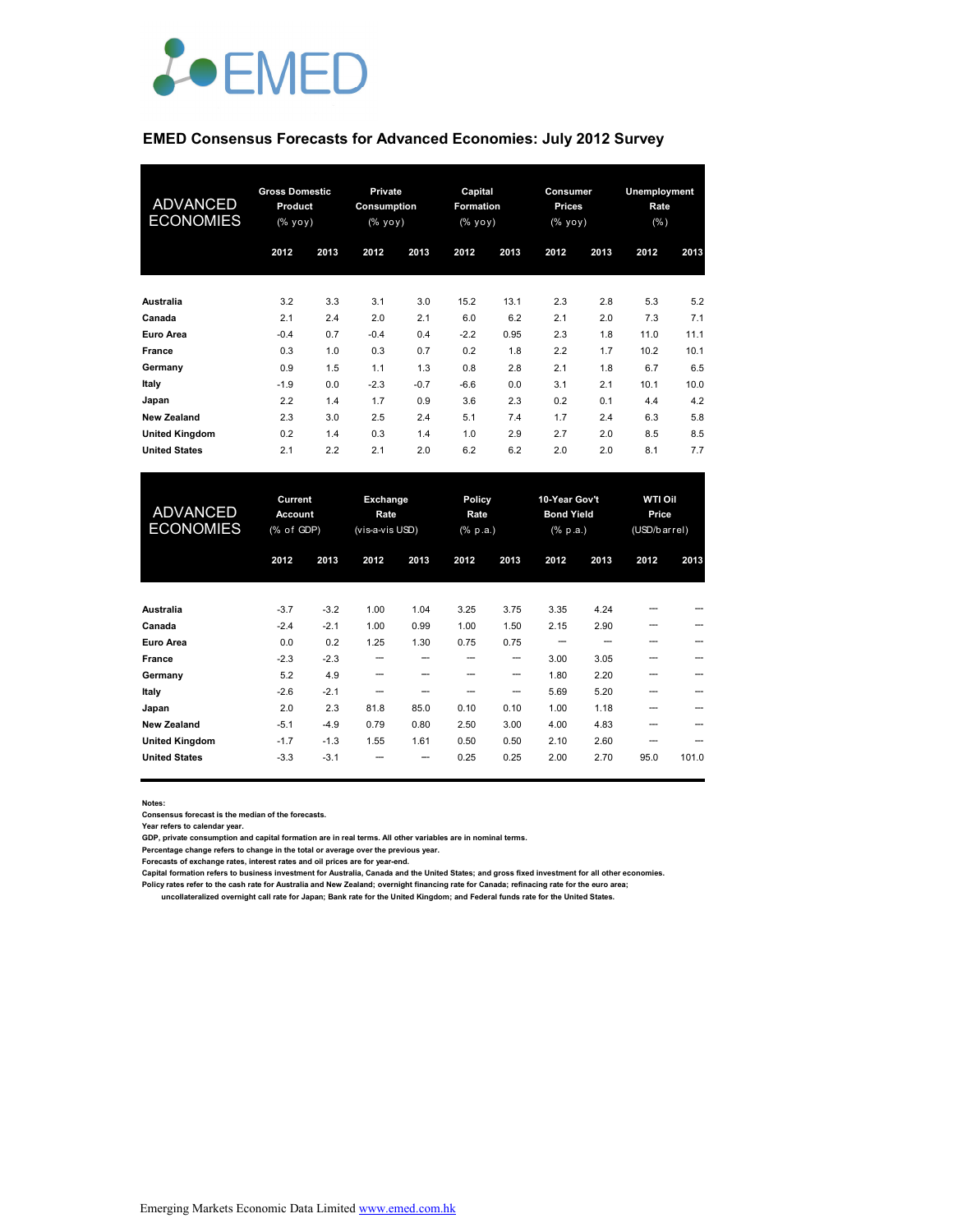

#### **EMED Consensus Forecasts for Emerging Markets: July 2012 Survey**

| <b>EMERGING</b><br><b>MARKETS</b> | <b>Gross Domestic</b><br>Product<br>$(% \mathsf{Y}^{\prime }\mathsf{Y}^{\prime }\mathsf{Y}^{\prime })$ |      | Private<br><b>Consumption</b><br>(% yoy) |      | Fixed<br>Investment<br>(% |      | Consumer<br><b>Prices</b><br>(% yoy) |      | <b>Unemployment</b><br>Rate<br>(%) |      |
|-----------------------------------|--------------------------------------------------------------------------------------------------------|------|------------------------------------------|------|---------------------------|------|--------------------------------------|------|------------------------------------|------|
|                                   | 2012                                                                                                   | 2013 | 2012                                     | 2013 | 2012                      | 2013 | 2012                                 | 2013 | 2012                               | 2013 |
|                                   |                                                                                                        |      |                                          |      |                           |      |                                      |      |                                    |      |
| Argentina                         | 3.5                                                                                                    | 3.5  | 3.4                                      | 3.1  | 2.8                       | 3.0  | 10.1                                 | 11.7 | 7.4                                | 7.5  |
| <b>Brazil</b>                     | 3.0                                                                                                    | 4.3  | 4.0                                      | 5.3  | 4.5                       | 7.0  | 5.3                                  | 5.2  | 6.0                                | 5.8  |
| Chile                             | 4.5                                                                                                    | 4.6  | 5.2                                      | 5.3  | 7.7                       | 8.0  | 3.4                                  | 3.0  | 7.0                                | 7.0  |
| China                             | 8.0                                                                                                    | 8.4  | 9.3                                      | 9.0  | 8.6                       | 8.5  | 3.3                                  | 3.6  | 4.1                                | 4.2  |
| Colombia                          | 4.9                                                                                                    | 5.0  | 4.8                                      | 4.9  | 10.5                      | 9.0  | 3.3                                  | 3.2  | 10.3                               | 10.0 |
| <b>Czech Republic</b>             | 0.0                                                                                                    | 1.8  | $-0.5$                                   | 1.1  | $-0.8$                    | 1.9  | 3.2                                  | 2.3  | 7.5                                | 8.0  |
| <b>Hong Kong</b>                  | 2.8                                                                                                    | 4.5  | 3.8                                      | 4.4  | 4.7                       | 4.7  | 4.1                                  | 3.5  | 3.6                                | 3.6  |
| Hungary                           | $-0.5$                                                                                                 | 1.3  | $-1.0$                                   | 0.6  | $-1.4$                    | 1.0  | 5.4                                  | 3.7  | 11.1                               | 11.3 |
| India                             | 6.5                                                                                                    | 7.3  | 6.8                                      | 7.4  | 6.1                       | 8.0  | 7.4                                  | 7.0  | $\cdots$                           | ---  |
| Indonesia                         | 6.1                                                                                                    | 6.5  | 4.8                                      | 5.1  | 9.0                       | 9.5  | 5.0                                  | 5.5  | 6.5                                | 6.4  |
| <b>Malaysia</b>                   | 4.3                                                                                                    | 5.0  | 5.9                                      | 6.0  | 7.2                       | 6.9  | 2.2                                  | 2.8  | 3.1                                | 3.2  |
| Mexico                            | 3.6                                                                                                    | 3.6  | 3.6                                      | 3.4  | 5.1                       | 5.9  | 3.8                                  | 3.7  | 4.9                                | 4.7  |
| <b>Philippines</b>                | 4.5                                                                                                    | 4.8  | 5.5                                      | 5.1  | 6.3                       | 6.1  | 3.3                                  | 4.0  | 7.2                                | 7.3  |
| Poland                            | 2.8                                                                                                    | 3.0  | 2.3                                      | 3.0  | 6.0                       | 4.9  | 3.7                                  | 2.9  | 10.5                               | 11.0 |
| Russia                            | 3.8                                                                                                    | 3.9  | 4.6                                      | 4.6  | 5.8                       | 6.0  | 5.2                                  | 6.4  | 6.3                                | 6.1  |
| Singapore                         | 2.8                                                                                                    | 4.3  | 4.3                                      | 4.6  | 3.5                       | 4.5  | 4.1                                  | 3.1  | 2.2                                | 2.0  |
| South Korea                       | 3.4                                                                                                    | 4.0  | 2.5                                      | 3.0  | 3.0                       | 3.8  | 3.0                                  | 3.0  | 3.3                                | 3.3  |
| Taiwan                            | 2.6                                                                                                    | 4.2  | 2.2                                      | 3.0  | $-0.9$                    | 3.7  | 1.6                                  | 1.6  | 4.3                                | 4.4  |
| Thailand                          | 5.0                                                                                                    | 4.7  | 4.2                                      | 4.0  | 7.6                       | 6.2  | 3.4                                  | 3.4  | 0.8                                | 1.0  |
| Turkey                            | 2.9                                                                                                    | 4.1  | 1.7                                      | 4.3  | 4.6                       | 8.3  | 9.1                                  | 6.9  | 10.0                               | 9.8  |

|                       | Money            |      | <b>Merchandise</b> |      | <b>Merchandise</b> |      | Current        |        | Exchange        |      |
|-----------------------|------------------|------|--------------------|------|--------------------|------|----------------|--------|-----------------|------|
| <b>EMERGING</b>       | <b>Supply M2</b> |      | <b>Exports</b>     |      | <b>Imports</b>     |      | <b>Account</b> |        | Rate            |      |
| <b>MARKETS</b>        | (% yoy)          |      | (% yoy)            |      | (%                 |      | (% of GDP)     |        | (vis-a-vis USD) |      |
|                       | 2012             | 2013 | 2012               | 2013 | 2012               | 2013 | 2012           | 2013   | 2012            | 2013 |
|                       |                  |      |                    |      |                    |      |                |        |                 |      |
| Argentina             | 23.6             | 24.3 | 3.8                | 4.5  | 4.3                | 5.5  | $-0.3$         | $-0.5$ | 4.70            | 5.29 |
| <b>Brazil</b>         | 14.8             | 13.5 | 5.3                | 8.1  | 7.3                | 10.9 | $-2.6$         | $-2.9$ | 1.90            | 1.88 |
| Chile                 | 15.4             | 14.6 | 5.1                | 5.6  | 5.7                | 8.1  | $-2.4$         | $-2.0$ | 491             | 505  |
| China                 | 14.0             | 13.8 | 9.5                | 10.0 | 11.8               | 14.0 | 2.5            | 2.2    | 6.28            | 6.10 |
| Colombia              | 13.7             | 14.5 | 6.6                | 7.2  | 7.9                | 10.4 | $-2.9$         | $-2.6$ | 1795            | 1810 |
| <b>Czech Republic</b> | 3.5              | 4.0  | 6.2                | 7.5  | 5.0                | 7.2  | $-2.1$         | $-2.1$ | 19.3            | 18.3 |
| <b>Hong Kong</b>      | 6.9              | 8.7  | 3.4                | 8.0  | 3.6                | 7.4  | 5.5            | 5.9    | 7.79            | 7.80 |
| Hungary               | 6.8              | 5.8  | 4.7                | 8.0  | 4.0                | 6.0  | 1.8            | 1.7    | 228             | 224  |
| India                 | 16.0             | 17.4 | 13.0               | 13.0 | 12.0               | 12.0 | $-3.3$         | $-3.0$ | 52.3            | 50.0 |
| Indonesia             | 15.1             | 15.3 | 8.9                | 11.9 | 12.2               | 11.8 | 0.1            | $-0.2$ | 9124            | 9000 |
| <b>Malaysia</b>       | 10.6             | 12.0 | 5.6                | 8.0  | 6.6                | 8.8  | 10.8           | 10.4   | 3.10            | 3.00 |
| Mexico                | 12.0             | 12.9 | 10.0               | 9.8  | 9.0                | 8.7  | $-1.1$         | $-1.0$ | 13.0            | 12.6 |
| <b>Philippines</b>    | 9.8              | 9.0  | 3.6                | 6.4  | 4.5                | 6.7  | 2.8            | 2.7    | 42.9            | 42.3 |
| Poland                | 8.1              | 10.0 | 4.1                | 5.2  | 3.4                | 5.1  | $-3.9$         | $-3.9$ | 3.28            | 3.08 |
| Russia                | 16.7             | 16.0 | 4.8                | 3.3  | 10.0               | 10.5 | 4.2            | 2.5    | 31.0            | 30.2 |
| Singapore             | 8.0              | 10.5 | 4.0                | 8.1  | 4.7                | 8.4  | 17.0           | 19.0   | 1.25            | 1.21 |
| South Korea           | 6.1              | 7.2  | 6.0                | 10.0 | 6.6                | 10.3 | 2.0            | 1.8    | 1130            | 1050 |
| Taiwan                | 5.6              | 5.8  | 2.7                | 7.6  | 2.0                | 7.8  | 7.6            | 7.0    | 29.6            | 29.5 |
| <b>Thailand</b>       | 11.5             | 9.9  | 7.7                | 10.0 | 8.5                | 9.0  | 1.0            | 1.9    | 31.0            | 30.5 |
| Turkey                | 14.7             | 15.0 | 9.0                | 9.3  | 2.1                | 7.3  | $-7.7$         | $-7.4$ | 1.78            | 1.74 |

**Notes:** 

**Consensus forecast is the median of the forecasts.**

**Year refers to calendar year except for India for which fiscal year (April to March) is used.**

**GDP, private consumption and fixed investment are in real terms. All other variables are in nominal terms.**

**Percentage change refers to change in the total or average over the previous year, except for money supply growth which is** 

 **based on year-end figures. Forecasts of exchange rates and interest rates are for year-end.**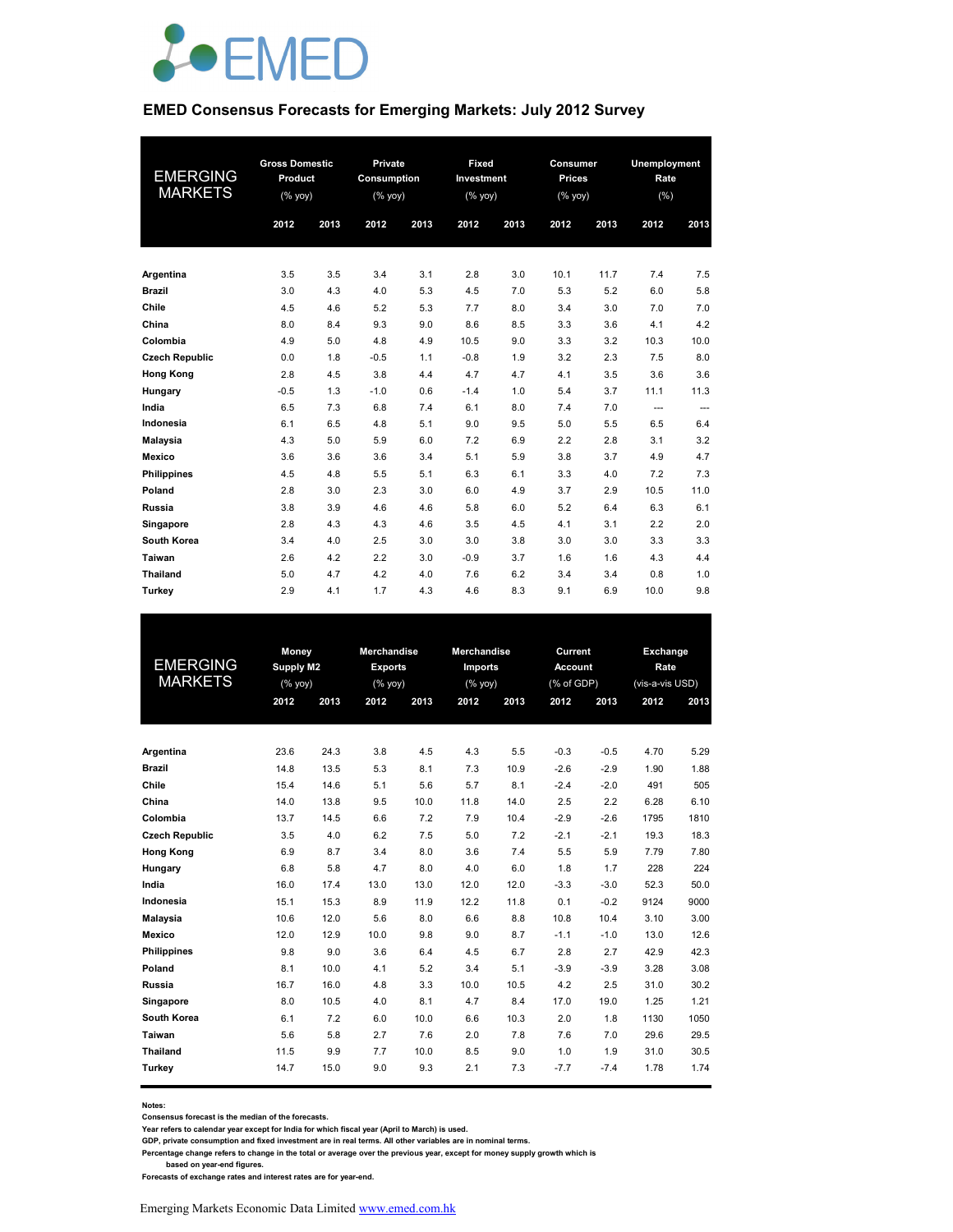

# **EMED Consensus Forecasts for the United States: July 2012 Survey**

| <b>UNITED STATES</b>             | <b>Gross Domestic</b><br>Product<br>(% yoy) |      | <b>Consumer</b><br><b>Prices</b><br>(% yoy) |      | <b>UNITED STATES</b>                | <b>Gross Domestic</b><br>Product<br>$(%$ yoy) |      | Consumer<br><b>Prices</b><br>(% yoy) |      |
|----------------------------------|---------------------------------------------|------|---------------------------------------------|------|-------------------------------------|-----------------------------------------------|------|--------------------------------------|------|
|                                  | 2012                                        | 2013 | 2012                                        | 2013 |                                     | 2012                                          | 2013 | 2012                                 | 2013 |
|                                  |                                             |      |                                             |      |                                     |                                               |      |                                      |      |
| <b>ABN AMRO</b>                  | 2.1                                         | 2.2  | 1.7                                         | 1.5  | <b>KBC</b>                          | 2.1                                           | 2.1  | 2.1                                  | 1.8  |
| <b>Action Economics</b>          | 2.0                                         | 2.3  | 2.0                                         | 2.3  | KCIC                                | 1.9                                           | 2.2  | 1.8                                  | 1.7  |
| <b>AIB Global Treasury</b>       | 2.5                                         | 2.5  | 2.2                                         | 2.0  | <b>Kiel Economics</b>               | 2.1                                           | 2.0  | 2.0                                  | 2.2  |
| Allianz                          | 2.3                                         | 2.3  | 2.0                                         | 2.1  | Korea Investment & Securities       | 2.1                                           | 2.4  | 2.1                                  | 1.9  |
| <b>Bank Julius Baer</b>          | 2.0                                         | 2.0  | 1.9                                         | 1.8  | <b>Mesirow Financial</b>            | 2.1                                           | 2.1  | 2.1                                  | 2.0  |
| <b>Barclays Capital</b>          | 2.2                                         | 2.1  | 1.9                                         | 2.1  | <b>Mizuho Securities</b>            | 2.0                                           | 1.3  | 1.8                                  | 1.7  |
| <b>BayernLB</b>                  | 2.1                                         | 2.0  | 2.1                                         | 2.2  | <b>Moodys Analytics</b>             | 2.1                                           | 2.6  | 1.8                                  | 2.0  |
| <b>BBVA</b>                      | 2.3                                         | 2.2  | 2.5                                         | 2.2  | Morgan Keegan                       | 2.8                                           | 3.1  | 2.5                                  | 2.6  |
| <b>Berenberg Capital Markets</b> | 1.8                                         | 1.8  | 2.3                                         | 2.0  | <b>Mortgage Bankers Association</b> | 2.1                                           | 2.4  | 2.4                                  | 2.2  |
| <b>BHF Bank</b>                  | 2.2                                         | 2.2  | 2.2                                         | 2.3  | <b>National Bank of Canada</b>      | 2.0                                           | 2.1  | 1.7                                  | 1.3  |
| <b>BMO Capital Markets</b>       | 2.1                                         | 2.0  | 1.7                                         | 1.7  | <b>Natixis</b>                      | 2.1                                           | 1.6  | 2.0                                  | 1.9  |
| <b>BNP Paribas</b>               | 2.0                                         | 2.1  | 2.0                                         | 1.8  | <b>NIESR</b>                        | 2.1                                           | 2.5  | 1.8                                  | 1.7  |
| <b>Capital Economics</b>         | 2.0                                         | 2.5  | 2.0                                         | 1.5  | <b>NLI Research Institute</b>       | 2.1                                           | 2.4  | 2.2                                  | 1.9  |
| <b>CIBC World Markets</b>        | 2.3                                         | 1.9  | 2.3                                         | 2.0  | Nordea                              | 2.1                                           | 2.2  | 2.5                                  | 1.9  |
| <b>Comerica Bank</b>             | 2.1                                         | 1.8  | 1.8                                         | 1.9  | <b>PNC</b>                          | 2.1                                           | 2.3  | 2.2                                  | 2.3  |
| Commerzbank                      | 2.3                                         | 2.5  | 2.0                                         | 2.0  | Prometeia                           | 2.0                                           | 1.9  | 1.8                                  | 2.0  |
| <b>Credit Agricole</b>           | 2.2                                         | 2.3  | 2.2                                         | 2.2  | <b>Raymond James</b>                | 2.0                                           | 2.0  | 1.5                                  | 2.1  |
| <b>Credit Suisse</b>             | 2.1                                         | 2.5  | 1.8                                         | 1.1  | <b>Renaissance Capital</b>          | 2.1                                           | 2.2  | 2.5                                  | 2.5  |
| Daiwa Institute of Research      | 2.3                                         | 2.6  | 2.1                                         | 2.1  | <b>Royal Bank of Canada</b>         | 2.5                                           | 3.0  | 2.1                                  | 1.8  |
| Danske Bank                      | 2.3                                         | 2.6  | 2.3                                         | 2.1  | <b>Royal Bank of Scotland</b>       | 2.3                                           | 2.5  | 2.3                                  | 2.3  |
| <b>DBS Bank</b>                  | 2.1                                         | 2.5  | 2.2                                         | 2.6  | <b>Schroders</b>                    | 2.2                                           | 1.8  | 2.2                                  | 1.7  |
| Deka Bank                        | 2.1                                         | 2.4  | 2.1                                         | 2.1  | <b>Scotia Capital</b>               | 2.0                                           | 2.1  | 1.5                                  | 2.2  |
| Desjardins                       | 2.1                                         | 2.1  | 2.0                                         | 1.9  | <b>Societe Generale</b>             | 2.0                                           | 1.8  | 1.9                                  | 1.4  |
| <b>DIW</b>                       | 1.9                                         | 1.6  | 2.3                                         | 1.8  | <b>Standard &amp; Poors</b>         | 2.0                                           | 2.1  | 1.7                                  | 1.2  |
| <b>DnB NOR</b>                   | 1.8                                         | 2.0  | 1.8                                         | 1.7  | <b>Standard Chartered</b>           | 2.0                                           | 2.0  | 1.8                                  | 1.8  |
| DZ Bank                          | 2.0                                         | 2.0  | 2.4                                         | 2.7  | <b>TD Economics</b>                 | 2.1                                           | 2.1  | 1.9                                  | 1.6  |
| <b>Erste Group Bank AG</b>       | 2.0                                         | 2.2  | 2.0                                         | 1.7  | <b>UniCredit Group</b>              | 2.2                                           | 2.4  | 2.3                                  | 2.2  |
| <b>Experian Economics</b>        | 2.2                                         | 2.6  | 2.0                                         | 2.5  | <b>UOB</b>                          | 1.5                                           | 1.5  | 2.2                                  | 2.6  |
| <b>Fannie Mae</b>                | 2.1                                         | 2.2  | 2.0                                         | 1.9  | WestLB                              | 2.0                                           | 2.0  | 2.7                                  | 2.2  |
| <b>First Trust Advisors</b>      | 2.1                                         | 3.3  | 2.2                                         | 3.6  |                                     |                                               |      |                                      |      |
| <b>Freddie Mac</b>               | 2.4                                         | 3.0  | 2.0                                         | 2.0  | <b>CONSENSUS</b>                    |                                               |      |                                      |      |
| Handelsbanken                    | 2.3                                         | 2.4  | 1.9                                         | 2.0  | Median                              | 2.1                                           | 2.2  | 2.0                                  | 2.0  |
| <b>IFO Munich Institute</b>      | 2.2                                         | 2.3  | 2.4                                         | 2.2  | Mean                                | 2.1                                           | 2.2  | 2.1                                  | 2.0  |
| ING                              | 2.2                                         | 2.0  | 2.2                                         | 2.5  | High                                | 2.8                                           | 3.3  | 2.7                                  | 3.6  |
| Intesa Sanpaolo                  | 2.1                                         | 1.7  | 2.2                                         | 1.7  | Low                                 | 1.5                                           | 1.3  | 1.5                                  | 1.1  |
| <b>ITOCHU Institute</b>          | 2.1                                         | 2.3  | 1.7                                         | 1.9  | <b>Standard Deviation</b>           | 0.2                                           | 0.4  | 0.3                                  | 0.4  |
| Continues in the next column     |                                             |      |                                             |      |                                     |                                               |      |                                      |      |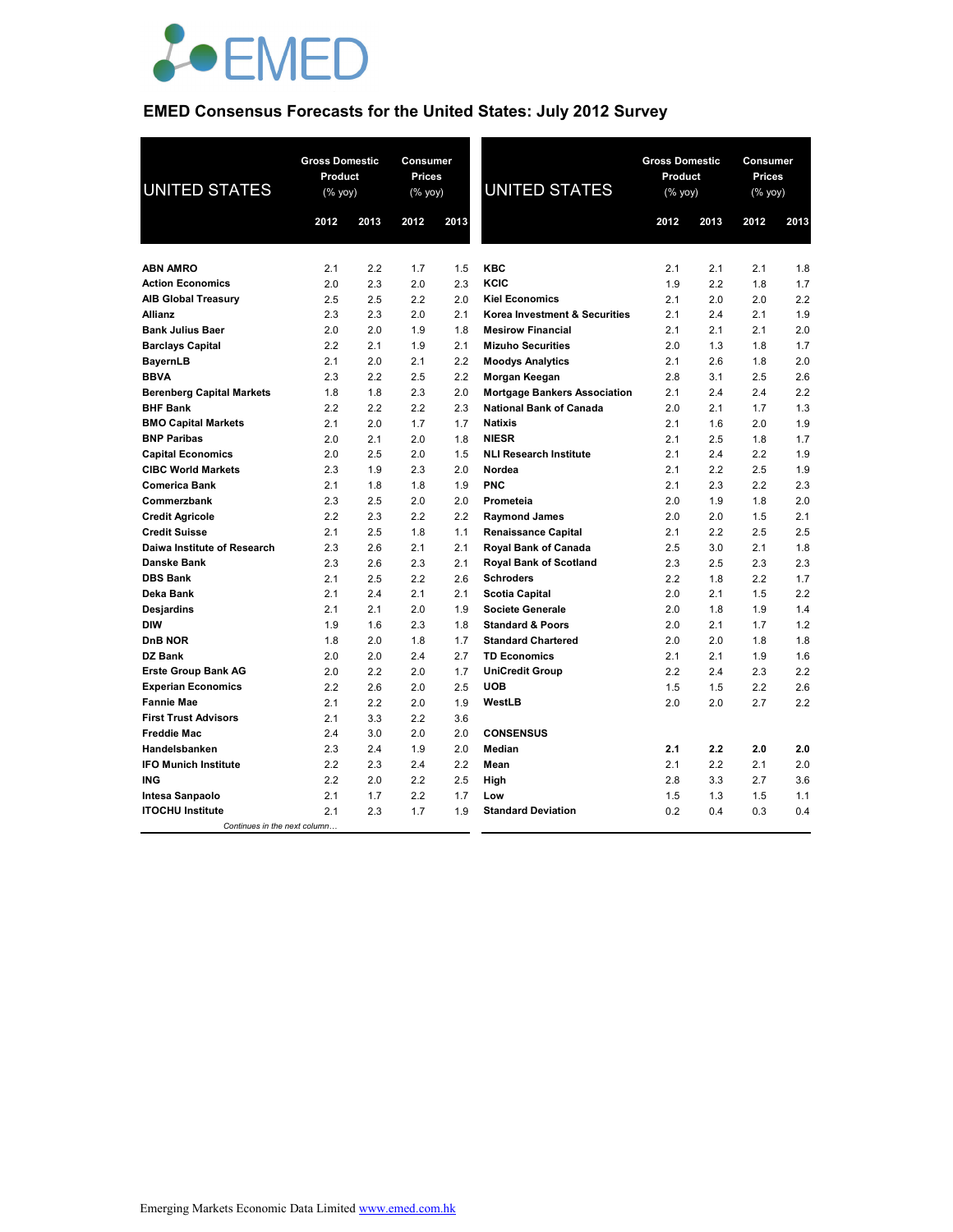

# **EMED Consensus Forecasts for the Euro Area: July 2012 Survey**

| <b>EURO AREA</b>                 | <b>Gross Domestic</b><br>Product<br>(% yoy) |        | <b>Consumer</b><br><b>Gross Domestic</b><br><b>Prices</b><br>Product<br><b>EURO AREA</b><br>(% yoy)<br>(% yoy) |      |                                 | Consumer<br><b>Prices</b><br>$(% \mathsf{Y}^{\prime }\mathsf{Y}^{\prime }\mathsf{Y}^{\prime })$ |        |      |      |
|----------------------------------|---------------------------------------------|--------|----------------------------------------------------------------------------------------------------------------|------|---------------------------------|-------------------------------------------------------------------------------------------------|--------|------|------|
|                                  | 2012                                        | 2013   | 2012                                                                                                           | 2013 |                                 | 2012                                                                                            | 2013   | 2012 | 2013 |
|                                  |                                             |        |                                                                                                                |      |                                 |                                                                                                 |        |      |      |
| <b>ABN AMRO</b>                  | $-0.5$                                      | 0.5    | 2.4                                                                                                            | 1.3  | <b>KBC</b>                      | $-0.2$                                                                                          | 1.0    | 2.5  | 1.9  |
| <b>Action Economics</b>          | $-0.7$                                      | $-0.1$ | 2.3                                                                                                            | 1.8  | KCIC                            | $-0.7$                                                                                          | 0.5    | 1.9  | 1.8  |
| <b>AIB Global Treasury</b>       | $-0.2$                                      | 1.0    | 2.3                                                                                                            | 1.8  | <b>Kiel Economics</b>           | $-0.4$                                                                                          | 0.9    | 2.2  | 1.8  |
| <b>Allianz</b>                   | 0.0                                         | 1.3    | 2.4                                                                                                            | 1.7  | Korea Investment & Securities   | $-0.3$                                                                                          | 0.9    | 2.0  | 1.6  |
| <b>Bank Julius Baer</b>          | $-0.5$                                      | 0.2    | 2.0                                                                                                            | 1.3  | <b>Mizuho Securities</b>        | $-0.2$                                                                                          | 0.7    | 2.2  | 1.4  |
| <b>Barclays Capital</b>          | $-0.3$                                      | 0.8    | 2.3                                                                                                            | 1.8  | Monte Dei Paschi Di Siena       | $-0.5$                                                                                          | 0.7    | 2.3  | 1.8  |
| <b>BayernLB</b>                  | $-0.3$                                      | 0.8    | 2.2                                                                                                            | 1.8  | <b>Natixis</b>                  | $-0.4$                                                                                          | 0.4    | 2.4  | 1.8  |
| <b>BBVA</b>                      | $-0.2$                                      | 0.9    | 2.4                                                                                                            | 1.5  | <b>NIESR</b>                    | $-0.3$                                                                                          | 1.1    | 2.4  | 1.8  |
| <b>Berenberg Capital Markets</b> | $-0.4$                                      | 1.1    | 2.3                                                                                                            | 1.6  | <b>NLI Research Institute</b>   | $-0.3$                                                                                          | 0.7    | 2.3  | 1.8  |
| <b>BHF Bank</b>                  | $-0.2$                                      | 0.8    | 2.5                                                                                                            | 2.0  | Nordea                          | $-0.6$                                                                                          | 0.7    | 2.3  | 1.8  |
| <b>BMO Capital Markets</b>       | $-0.5$                                      | 0.5    | 2.3                                                                                                            | 1.9  | Prometeia                       | $-0.5$                                                                                          | 0.5    | 2.3  | 1.6  |
| <b>BNP Paribas</b>               | $-0.4$                                      | 0.7    | 2.3                                                                                                            | 1.8  | <b>Renaissance Capital</b>      | $-0.5$                                                                                          | 1.2    | 2.2  | 1.7  |
| <b>Capital Economics</b>         | $-1.0$                                      | $-2.5$ | 2.0                                                                                                            | 0.7  | <b>Roubini Global Economics</b> | $-0.5$                                                                                          | $-0.4$ | 2.3  | 1.7  |
| Commerzbank                      | $-0.4$                                      | 0.5    | 2.6                                                                                                            | 1.9  | Royal Bank of Canada            | $-0.1$                                                                                          | 1.1    | 2.4  | 1.7  |
| <b>Credit Agricole</b>           | $-0.3$                                      | 0.8    | 2.4                                                                                                            | 1.8  | <b>Royal Bank of Scotland</b>   | $-0.1$                                                                                          | 0.7    | 2.3  | 1.5  |
| <b>Credit Suisse</b>             | $-0.5$                                      | 0.5    | 2.3                                                                                                            | 1.4  | <b>Schroders</b>                | $-0.2$                                                                                          | $-0.7$ | 2.3  | 1.7  |
| <b>Danske Bank</b>               | 0.1                                         | 1.2    | 2.5                                                                                                            | 1.8  | <b>Scotia Capital</b>           | $-0.7$                                                                                          | 0.5    | 1.6  | 1.9  |
| <b>DBS Bank</b>                  | $-0.6$                                      | 0.0    | 2.1                                                                                                            | 1.7  | <b>Societe Generale</b>         | $-0.4$                                                                                          | 0.0    | 2.5  | 2.0  |
| Deka Bank                        | $-0.4$                                      | 0.7    | 2.3                                                                                                            | 1.7  | <b>Standard Chartered</b>       | $-0.8$                                                                                          | 0.6    | 2.4  | 1.6  |
| <b>DIW</b>                       | $-0.4$                                      | 0.6    | 2.3                                                                                                            | 1.7  | <b>TD Economics</b>             | $-0.4$                                                                                          | 0.9    | 2.2  | 1.9  |
| <b>DnB NOR</b>                   | 0.2                                         | 1.2    | 2.0                                                                                                            | 1.6  | <b>UniCredit Group</b>          | $-0.4$                                                                                          | 0.6    | 2.4  | 1.8  |
| DZ Bank                          | $-0.3$                                      | 0.5    | 2.4                                                                                                            | 2.4  | WestLB                          | $-0.5$                                                                                          | 0.7    | 2.3  | 1.7  |
| <b>Erste Group Bank AG</b>       | $-0.2$                                      | 1.1    | 2.1                                                                                                            | 1.6  |                                 |                                                                                                 |        |      |      |
| <b>ETLA</b>                      | $-0.4$                                      | 0.8    | 2.1                                                                                                            | 1.8  |                                 |                                                                                                 |        |      |      |
| <b>EUROFER</b>                   | 0.0                                         | 1.4    | 2.2                                                                                                            | 1.8  | <b>CONSENSUS</b>                |                                                                                                 |        |      |      |
| <b>Experian Economics</b>        | $-0.5$                                      | 0.9    | 2.1                                                                                                            | 1.9  | Median                          | $-0.4$                                                                                          | 0.7    | 2.3  | 1.8  |
| Handelsbanken                    | $-0.2$                                      | 0.8    | 2.4                                                                                                            | 1.8  | Mean                            | $-0.4$                                                                                          | 0.6    | 2.3  | 1.7  |
| <b>IFO Munich Institute</b>      | $-0.3$                                      | 1.1    | 2.3                                                                                                            | 1.8  | High                            | 0.2                                                                                             | 1.4    | 2.6  | 2.4  |
| <b>ING</b>                       | $-0.4$                                      | 0.9    | 2.4                                                                                                            | 1.7  | Low                             | $-1.0$                                                                                          | $-2.5$ | 1.6  | 0.7  |
| Intesa Sanpaolo                  | $-0.4$                                      | 0.5    | 2.4                                                                                                            | 1.8  | <b>Standard Deviation</b>       | 0.2                                                                                             | 0.6    | 0.2  | 0.2  |
| Continues in the next column     |                                             |        |                                                                                                                |      |                                 |                                                                                                 |        |      |      |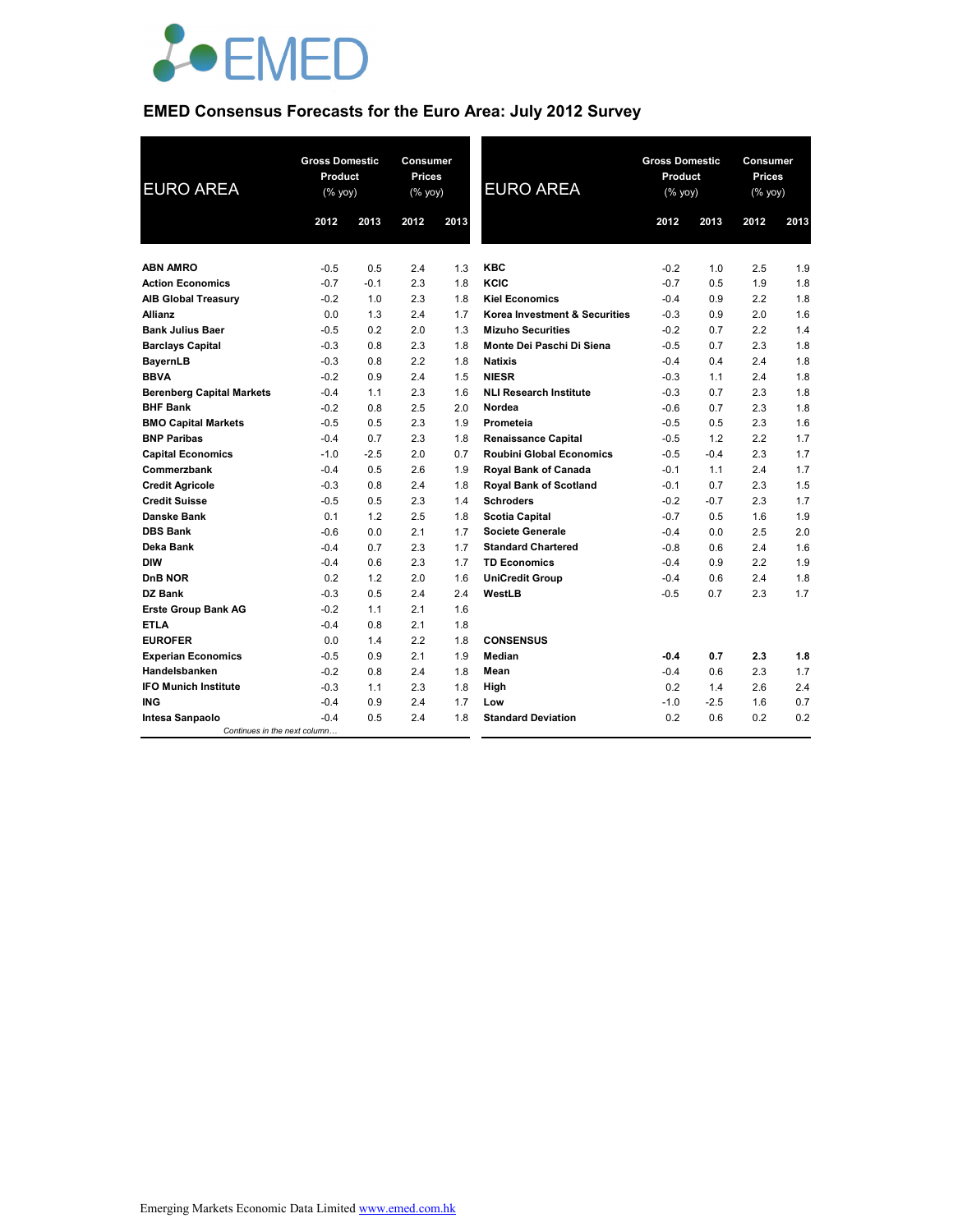

# **EMED Consensus Forecasts for Japan: July 2012 Survey**

| <b>JAPAN</b>                     | <b>Gross Domestic</b><br>Product<br>(% yoy) |      | Consumer<br><b>Prices</b><br>(% yoy) |        | <b>JAPAN</b>                    | <b>Gross Domestic</b><br>Product<br>$(% \mathsf{Y}^{\prime }\mathsf{Y}^{\prime }\mathsf{Y}^{\prime })$ |      | Consumer<br><b>Prices</b><br>(% yoy) |        |
|----------------------------------|---------------------------------------------|------|--------------------------------------|--------|---------------------------------|--------------------------------------------------------------------------------------------------------|------|--------------------------------------|--------|
|                                  | 2012                                        | 2013 | 2012                                 | 2013   |                                 | 2012                                                                                                   | 2013 | 2012                                 | 2013   |
|                                  |                                             |      |                                      |        |                                 |                                                                                                        |      |                                      |        |
| <b>ABN AMRO</b>                  | 2.5                                         | 1.5  | 0.4                                  | 0.6    | <b>ITOCHU Institute</b>         | 2.5                                                                                                    | 1.4  | 0.1                                  | 0.3    |
| <b>Action Economics</b>          | 1.5                                         | 1.8  | 0.2                                  | 0.4    | <b>JCER</b>                     | 1.9                                                                                                    | 1.2  | 0.1                                  | 0.4    |
| <b>AIB Global Treasury</b>       | 1.0                                         | 1.0  | 0.0                                  | 0.0    | <b>KBC</b>                      | 2.2                                                                                                    | 1.4  | 0.1                                  | 0.1    |
| <b>Allianz</b>                   | 2.1                                         | 1.8  | 0.3                                  | 0.0    | KCIC                            | 1.6                                                                                                    | 1.4  | $-0.4$                               | 0.2    |
| <b>Bank Julius Baer</b>          | 2.6                                         | 1.4  | 0.2                                  | $-0.3$ | <b>Kiel Economics</b>           | 2.5                                                                                                    | 1.3  | $-0.4$                               | $-0.2$ |
| <b>Barclays Capital</b>          | 2.9                                         | 1.7  | 0.1                                  | 0.2    | <b>Mizuho Securities</b>        | 2.1                                                                                                    | 1.3  | $-0.2$                               | $-0.2$ |
| <b>BayernLB</b>                  | 2.4                                         | 1.3  | 0.1                                  | 0.0    | <b>Moodys Analytics</b>         | 2.4                                                                                                    | 1.4  | 0.3                                  | 0.1    |
| <b>BBVA</b>                      | 1.9                                         | 1.4  | $-0.1$                               | 0.2    | <b>Natixis</b>                  | 2.3                                                                                                    | 1.0  | 0.2                                  | 0.1    |
| <b>Berenberg Capital Markets</b> | 1.7                                         | 1.1  | 0.5                                  | 1.1    | <b>NIESR</b>                    | 1.9                                                                                                    | 1.5  | $-0.4$                               | 0.0    |
| <b>BHF Bank</b>                  | 2.1                                         | 1.2  | 0.4                                  | $-0.1$ | <b>NLI Research Institute</b>   | 2.7                                                                                                    | 1.3  | 0.2                                  | 0.2    |
| <b>BMO Capital Markets</b>       | 2.4                                         | 1.2  | 0.2                                  | 0.1    | Nordea                          | 2.0                                                                                                    | 1.5  | $-0.4$                               | $-0.2$ |
| <b>BNP Paribas</b>               | 2.1                                         | 0.7  | 0.4                                  | 0.3    | Prometeia                       | 2.2                                                                                                    | 2.2  | 0.4                                  | 0.6    |
| <b>Capital Economics</b>         | 1.5                                         | 1.0  | $-0.1$                               | 0.0    | <b>Roubini Global Economics</b> | 1.8                                                                                                    | 1.1  | 0.3                                  | $-0.1$ |
| Commerzbank                      | 1.9                                         | 1.8  | 0.3                                  | 0.5    | Royal Bank of Scotland          | 2.6                                                                                                    | 1.5  | 0.2                                  | $-0.1$ |
| <b>Credit Agricole</b>           | 2.5                                         | 1.1  | 0.4                                  | 0.5    | <b>Schroders</b>                | 2.0                                                                                                    | 1.5  | $-0.2$                               | 0.0    |
| <b>Credit Suisse</b>             | 2.0                                         | 1.3  | 0.0                                  | $-0.2$ | <b>Scotia Capital</b>           | 2.3                                                                                                    | 1.5  | 0.1                                  | 0.3    |
| Daiwa Institute of Research      | 2.3                                         | 1.3  | 0.1                                  | 0.2    | <b>Societe Generale</b>         | 2.8                                                                                                    | 2.0  | 0.3                                  | 0.6    |
| <b>Danske Bank</b>               | 2.3                                         | 1.6  | 0.0                                  | 0.2    | <b>Standard Chartered</b>       | 2.2                                                                                                    | 2.0  | 0.2                                  | 0.3    |
| <b>DBS Bank</b>                  | 2.3                                         | 1.5  | 0.5                                  | 0.2    | <b>TD Economics</b>             | 1.6                                                                                                    | 1.8  | 0.2                                  | 0.3    |
| Deka Bank                        | 3.0                                         | 1.6  | 0.1                                  | 0.3    | <b>UOB</b>                      | 2.0                                                                                                    | 1.5  | $-0.1$                               | 0.3    |
| <b>DIW</b>                       | 2.6                                         | 1.2  | 0.4                                  | 0.0    | WestLB                          | 2.3                                                                                                    | 1.8  | $-0.2$                               | 0.0    |
| <b>DnB NOR</b>                   | 1.8                                         | 1.7  | $-0.1$                               | $-0.1$ |                                 |                                                                                                        |      |                                      |        |
| DZ Bank                          | 2.5                                         | 1.4  | 0.2                                  | 0.2    | <b>CONSENSUS</b>                |                                                                                                        |      |                                      |        |
| <b>Erste Group Bank AG</b>       | 2.0                                         | 1.7  | 0.0                                  | 0.0    | Median                          | 2.2                                                                                                    | 1.4  | 0.2                                  | 0.1    |
| <b>Experian Economics</b>        | 1.7                                         | 1.7  | 0.2                                  | 0.5    | Mean                            | 2.2                                                                                                    | 1.5  | 0.1                                  | 0.1    |
| <b>IFO Munich Institute</b>      | 1.9                                         | 1.5  | $-0.1$                               | 0.1    | High                            | 3.0                                                                                                    | 2.2  | 0.5                                  | 1.1    |
| ING                              | 2.1                                         | 1.4  | 0.3                                  | $-0.1$ | Low                             | 1.0                                                                                                    | 0.7  | $-0.4$                               | $-0.9$ |
| Intesa Sanpaolo                  | 2.2                                         | 1.8  | 0.4                                  | $-0.9$ | <b>Standard Deviation</b>       | 0.4                                                                                                    | 0.3  | 0.2                                  | 0.3    |
| Continues in the next column     |                                             |      |                                      |        |                                 |                                                                                                        |      |                                      |        |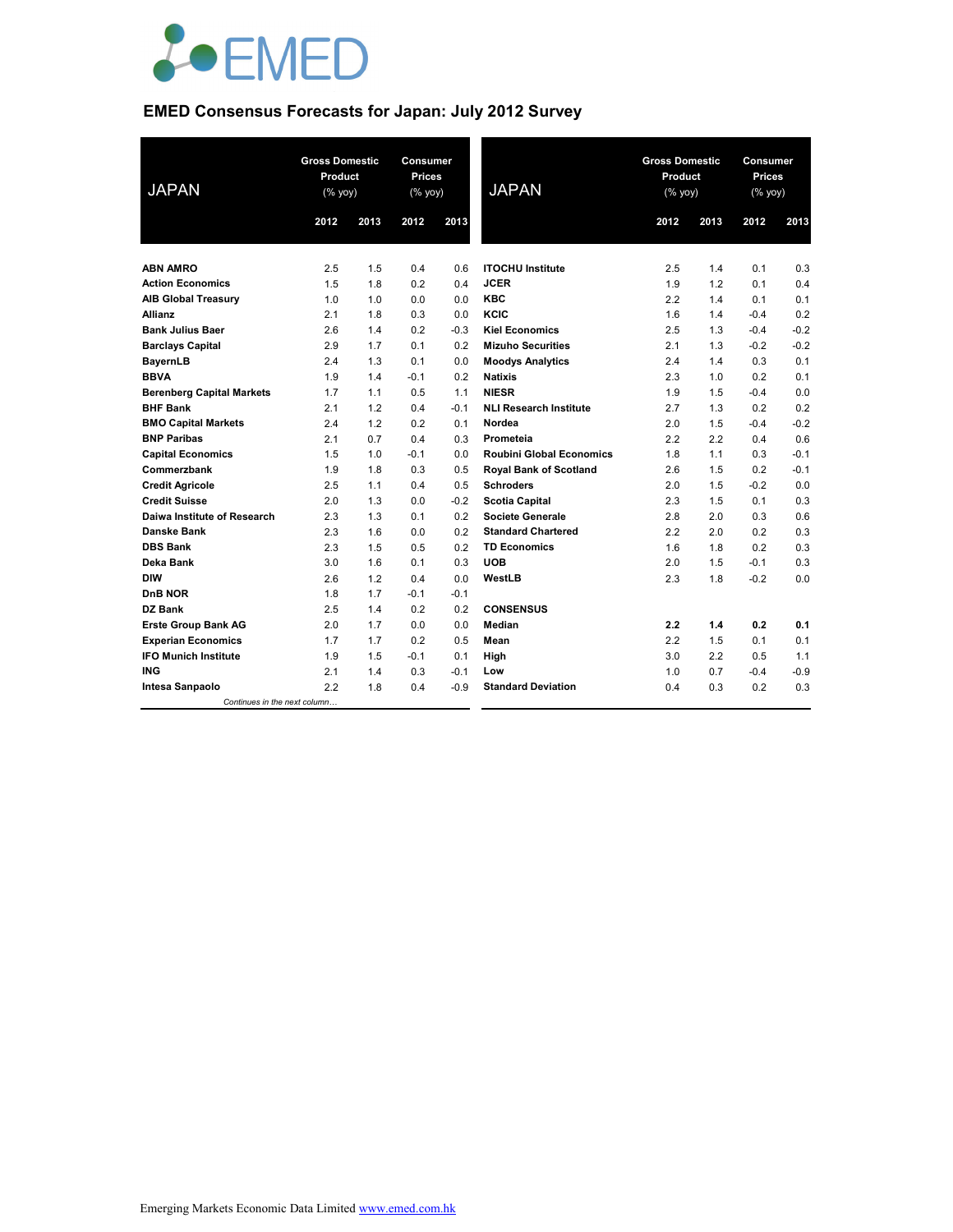

# **EMED Consensus Forecasts for China: July 2012 Survey**

| <b>CHINA</b>                     |      | <b>Gross Domestic</b><br>Product<br>$(% \mathsf{Y}^{\prime }\mathsf{Y}^{\prime }\mathsf{Y}^{\prime })$ |      | Consumer<br><b>Prices</b><br>(% yoy) | <b>CHINA</b>                    | <b>Gross Domestic</b><br>Product<br>(% yoy) |      | Consumer<br><b>Prices</b><br>(% yoy) |      |
|----------------------------------|------|--------------------------------------------------------------------------------------------------------|------|--------------------------------------|---------------------------------|---------------------------------------------|------|--------------------------------------|------|
|                                  | 2012 | 2013                                                                                                   | 2012 | 2013                                 |                                 | 2012                                        | 2013 | 2012                                 | 2013 |
|                                  |      |                                                                                                        |      |                                      |                                 |                                             |      |                                      |      |
| <b>ABN AMRO</b>                  | 8.0  | 8.0                                                                                                    | 3.5  | 5.1                                  | Intesa Sanpaolo                 | 7.9                                         | 8.4  | 3.1                                  | 2.9  |
| <b>Action Economics</b>          | 7.7  | 8.0                                                                                                    | 3.2  | 3.4                                  | <b>JP Morgan</b>                | 7.7                                         | 8.4  | 2.8                                  | 3.6  |
| <b>Allianz</b>                   | 8.0  | 8.3                                                                                                    | 3.3  | 3.0                                  | <b>KBC</b>                      | 8.1                                         | 8.3  | 3.6                                  | 3.9  |
| <b>ANZ</b>                       | 8.6  | 8.5                                                                                                    | 4.0  | 4.5                                  | <b>KBL</b>                      | 8.4                                         | 8.6  | 3.4                                  | 4.0  |
| <b>Bank Julius Baer</b>          | 7.8  | 8.7                                                                                                    | 3.2  | 3.0                                  | KCIC                            | 8.3                                         | 8.6  | 3.4                                  | 4.1  |
| <b>Bank of East Asia</b>         | 8.0  | 8.5                                                                                                    | 3.0  | 4.3                                  | <b>Kiel Economics</b>           | 8.0                                         | 8.0  | 4.0                                  | 4.5  |
| <b>Barclays Capital</b>          | 8.1  | 8.4                                                                                                    | 2.9  | 4.5                                  | Korea Investment & Securities   | 8.2                                         | 8.8  | 3.3                                  | 3.0  |
| <b>BBVA</b>                      | 8.3  | 8.7                                                                                                    | 3.5  | 3.8                                  | <b>Moodys Analytics</b>         | 8.0                                         | 7.7  | 3.5                                  | 3.0  |
| <b>Berenberg Capital Markets</b> | 8.2  | 8.5                                                                                                    | 3.4  | 3.9                                  | <b>Natixis</b>                  | 8.1                                         | 8.1  | 3.3                                  | 4.4  |
| <b>BMO Capital Markets</b>       | 7.9  | 8.3                                                                                                    | 3.0  | 3.3                                  | <b>NIESR</b>                    | 8.2                                         | 7.8  | 3.3                                  | 3.2  |
| <b>BNP Paribas</b>               | 8.0  | 8.7                                                                                                    | 3.0  | 4.0                                  | <b>NLI Research Institute</b>   | 8.4                                         | 9.0  | 3.2                                  | 4.1  |
| <b>Capital Economics</b>         | 8.0  | 7.5                                                                                                    | 3.0  | 3.0                                  | Nordea                          | 8.0                                         | 8.3  | 3.8                                  | 4.2  |
| <b>CICC</b>                      | 8.1  | 9.0                                                                                                    | 3.3  | n.a.                                 | <b>Renaissance Capital</b>      | 8.0                                         | 7.5  | 3.5                                  | 2.8  |
| Commerzbank                      | 7.5  | 7.5                                                                                                    | 3.5  | 3.5                                  | <b>Roubini Global Economics</b> | 7.8                                         | 7.5  | 3.2                                  | 3.8  |
| <b>Credit Agricole</b>           | 8.0  | 8.5                                                                                                    | 3.4  | 4.0                                  | <b>Royal Bank of Scotland</b>   | 8.3                                         | 8.4  | 3.7                                  | 4.5  |
| <b>Credit Suisse</b>             | 7.7  | 7.9                                                                                                    | 3.1  | 2.3                                  | <b>Scotia Capital</b>           | 7.8                                         | 8.4  | 4.0                                  | 4.4  |
| Daiwa Institute of Research      | 8.3  | 7.5                                                                                                    | 3.0  | 3.5                                  | <b>Societe Generale</b>         | 7.9                                         | 7.7  | 2.9                                  | 4.0  |
| Danske Bank                      | 8.6  | 9.0                                                                                                    | 3.0  | 3.3                                  | <b>Standard Chartered</b>       | 8.1                                         | 8.7  | 2.0                                  | 3.6  |
| <b>DBS Bank</b>                  | 8.5  | 8.8                                                                                                    | 4.0  | 4.0                                  | <b>UniCredit Group</b>          | 8.0                                         | 8.8  | 3.2                                  | 3.0  |
| Deka Bank                        | 8.1  | 8.4                                                                                                    | 3.0  | 3.2                                  | <b>UOB</b>                      | 8.0                                         | 8.3  | 3.0                                  | 2.3  |
| <b>DIW</b>                       | 7.9  | 8.0                                                                                                    | 3.6  | 3.5                                  |                                 |                                             |      |                                      |      |
| <b>DnB NOR</b>                   | 8.0  | 7.5                                                                                                    | 3.8  | 4.0                                  |                                 |                                             |      |                                      |      |
| DZ Bank                          | 8.2  | 8.8                                                                                                    | 3.0  | 3.4                                  | <b>CONSENSUS</b>                |                                             |      |                                      |      |
| <b>Emerging Advisors Group</b>   | 7.5  | 7.9                                                                                                    | 3.4  | 3.0                                  | Median                          | 8.0                                         | 8.4  | 3.3                                  | 3.6  |
| <b>Erste Group Bank AG</b>       | 8.2  | 8.8                                                                                                    | 3.3  | 3.0                                  | Mean                            | 8.1                                         | 8.3  | 3.3                                  | 3.6  |
| <b>Experian Economics</b>        | 7.8  | 8.0                                                                                                    | 3.5  | 3.8                                  | High                            | 8.6                                         | 9.0  | 4.0                                  | 5.1  |
| <b>ICBC</b> International        | 8.0  | 8.3                                                                                                    | 3.1  | 3.3                                  | Low                             | 7.5                                         | 7.5  | 2.0                                  | 2.3  |
| ING                              | 8.2  | 8.4                                                                                                    | 3.0  | 3.0                                  | <b>Standard Deviation</b>       | 0.2                                         | 0.4  | 0.4                                  | 0.6  |
| Continues in the next column     |      |                                                                                                        |      |                                      |                                 |                                             |      |                                      |      |